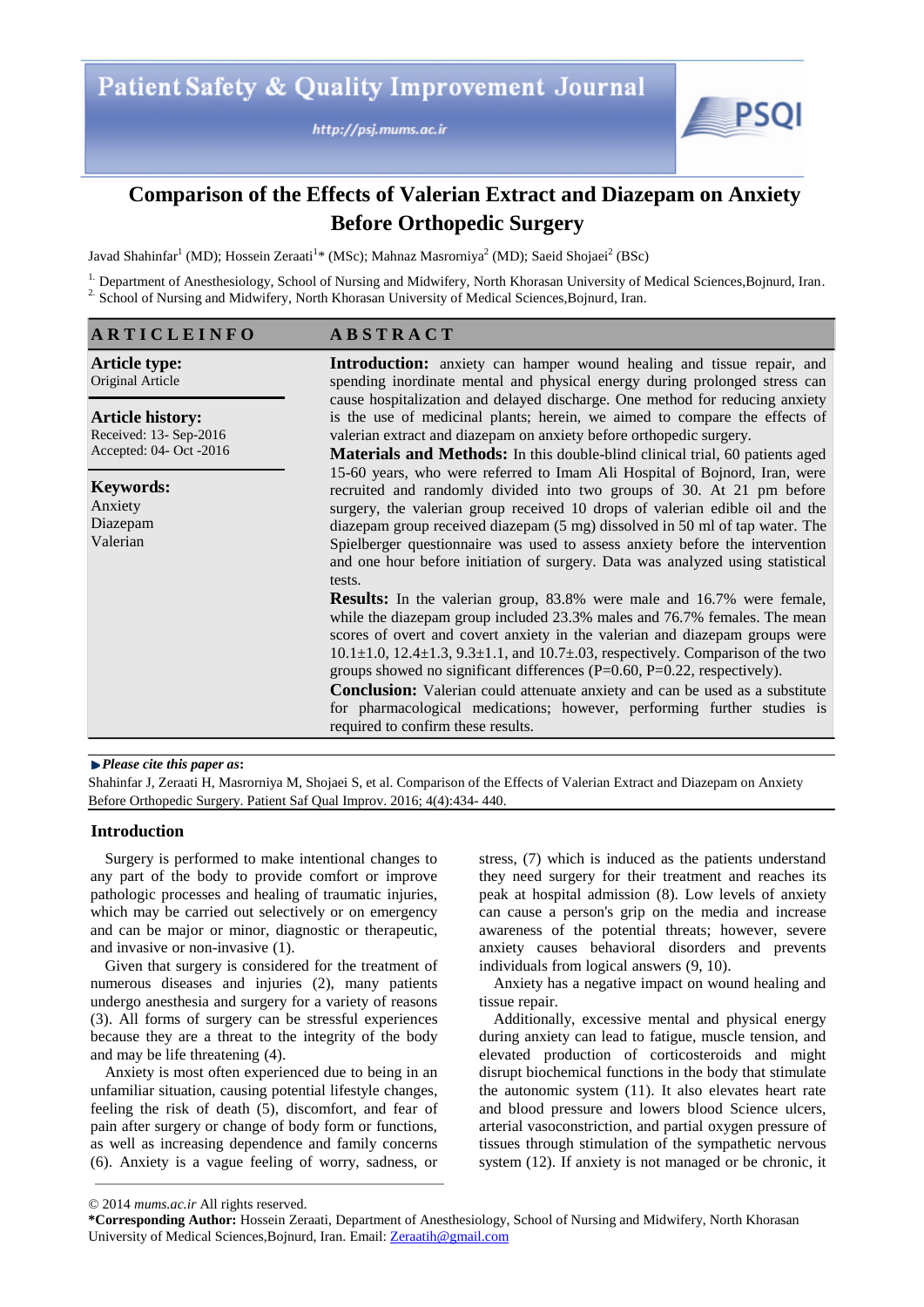may promote protein degradation, risk of infection, the immune response, and fluid and electrolyte imbalance, hamper wound healing, and change sleeping pattern (13). These factors prolong hospital stay and delay patient discharge. The presence of anxiety during the preoperative period causes peptic ulcers (15) and decreased patient satisfaction with the treatment and nursing care  $(16)$ .

In fact, anxiety before anesthesia and its complications (e.g., too much drastic changes and hemodynamic parameters, arrhythmia and sometimes dangerous for patients during anesthesia hemodynamic effects, irritability, and low pain threshold after surgery) are the adverse effects of anxiety known by anesthesiologist and need to dispel it a long time before has been focused on in many studies (17).

The benefits of reducing anxiety and the effect of this attenuation on rapid recovery, the level of administered anesthetics, pain tolerance, early discharge from hospital, which in turn, leads to lower costs and complications after the operation, have been proved (18).

In total, both pharmacological and nonpharmacological methods are used to diminish anxiety in patients (19). Non-pharmacological methods are applied in different countries to reduce patient anxiety before surgery; for instance, psychological counseling sessions, educational films (20), visiting patients who previously underwent surgery (21, 22), playing music before surgery (23), and introducing patients to the operating room staff and equipment are the proposed methods for anxiety reduction (24). In the pharmaceutical method, the use of oral, intramuscular, or intravenous premedication for reduction of patients' anxiety before anesthesia is common (25, 26).

Some of the important reasons for administration premedication are anxiety reduction, sedation and amnesia, hemodynamic stability, minimizing the chance of hemodynamic, providing analgesia, prevention of nausea, pulmonary aspiration of gastric content, and vomiting after surgery, as well as infection control (27).

In the pharmacological method, the use of oral premedication and intramuscular or intravenous anesthesia to reduce patient anxiety are common during induction of anesthesia (28). Currently, the most common drugs used as premedication are the benzodiazepines, such as diazepam, which are highly versatile and are available in oral and injectable forms (29). Diazepam has been proven to have soothing effect on the central nervous system and is also considered as a anxiolytic drug (28).

Diazepam binding to receptors in the central nervous system leads to opening of the chloride channel, sedation, and muscle relaxation (29).

In different regions of the world, plants and combinations of various plants in addition to synthetic drugs are used to control and treat anxiety. (30) Valerian has been traditionally used since the 11th century as a sedative drug to induce menstruation and has been widely used in France, Germany, and Sweden since the 16th century (31, 32). Valeriana officinalis or cat grass (33), with the scientific name of Nardostachys jatamansi, belongs to Valerianaceae family (34).

It is a herbaceous plant with strong stem, which grows as an automotive plant in trees free forests, especially pit current or water margin and in most parts of Europe, Asia, and Iran (33), and its usable parts are the root and rhizome (35).

Its root and rhizome have amidon, tannin, glucose, formic acid, acetic acid, and large amounts of manganese (36).

Valerian root has a strong antiepileptic effect and is also applied in traditional medicine for hysteria, insomnia, stomach bloat, spasm relief, sedation (37), treatment of neurological disorders, especially dizziness, neuralgia, headaches, migraine, and anxiety, menopause, persistent hiccups, stomachache, reducing the amount of urination in patients with diabetes, as well as disorders with neurological origin (38). The majority of these plants are used as sedatives (39). Sedative effect of valerian has been confirmed in the scripts of the ancient Greek physicians such as Hippocrates and such trials have confirmed this effect (40). In 1981, Del Leugia stated that the root and rhizome extracts of N. jatamansi have attenuating effects on the brains of mice. In 1982, Hough revealed that valerate and isovalerate in N. jatamansi lead to relaxation in muscle cells.

In 2001, Crystal suggested that long-term administration of N. jatamansi has fewer side effects than benzodiazepines.

According to the recent studies carried out on cerebral ischemia, N. jatamansi is known as an agonist of gamma-aminobutyric acid (GABA) receptors (41), and biochemical studies indicate that valerenic acid inhibits the enzyme responsible for the catabolism of GABA and increases GABA concentration in the cerebral tissues. Increased GABA concentration in the brain reduces the activities of different brain cells and causes sedative effects (42).

In clinical studies conducted on this plant, its extract showed no side effects or susceptibility to adverse events. This plant is safe to use even during pregnancy and lactation periods. This plant is known as a member of the group A in Australia and its entry in food is permitted in the US FDA (43-46).

Considering the growing public interest in medicinal plants due to their advantages (e.g., their few side effects, cost-effectiveness, and different forms of consumption including decoction, powder, and inhalation), in the present study, we aimed to compare the effects of valerian extract and diazepam on anxiety before orthopedic surgery.

# **Materials and Methods**

This study double-blind, randomized clinical trial was conducted on all he patients aged 15-60 years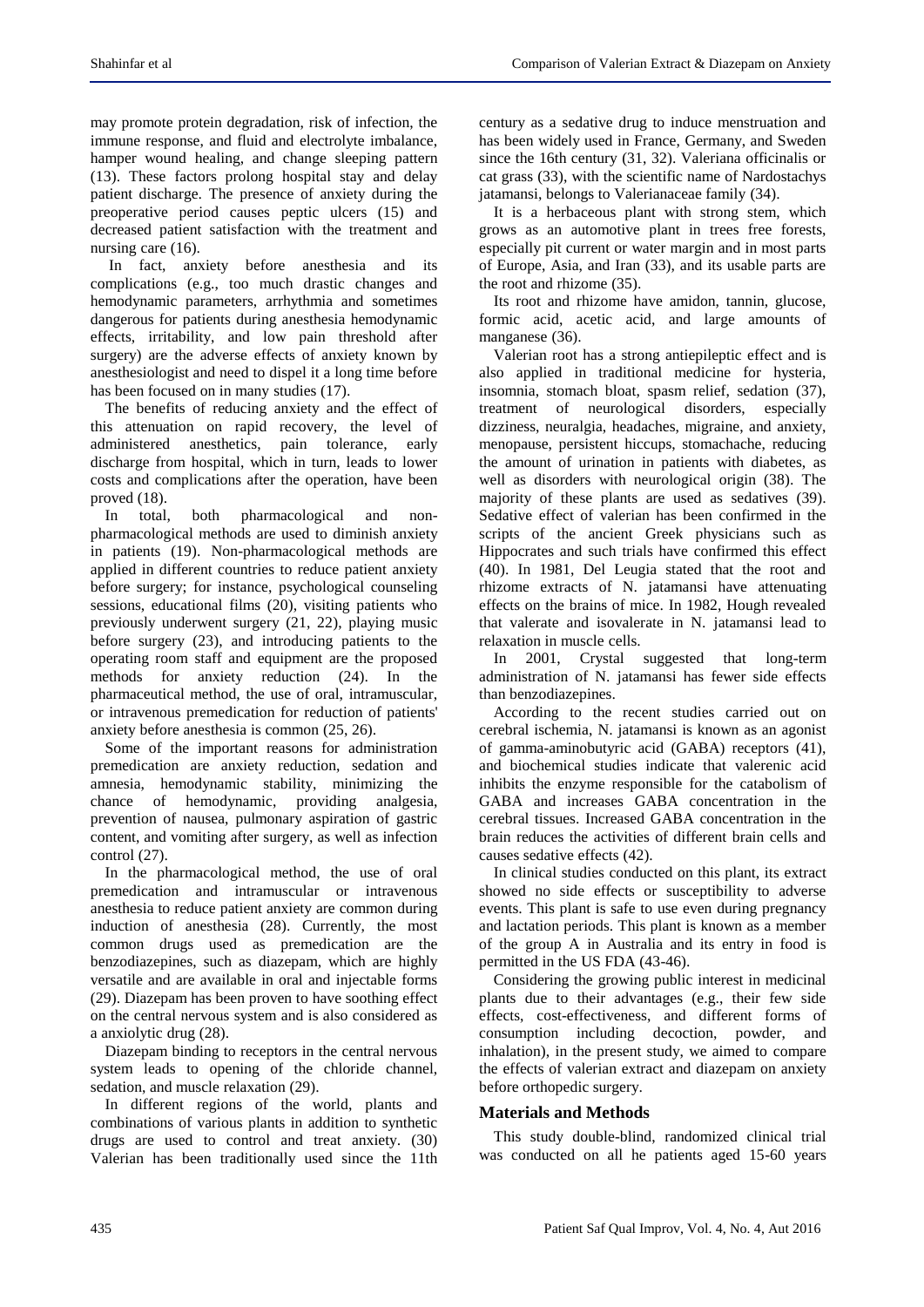undergoing orthopedic surgery with general anesthesia in Imam Ali Hospital of Bojnord, Iran. The inclusion criteria included 1) being vigilant; 2) having basic literacy; 3) having class 1 and 2 America Society of Anesthesiologists (ASA); 4) not having history of mental disorders; 5) not having diabetes; and 6) not being addicted to drugs or alcohol. The exclusion criteria were severe anxiety (overt and covert anxiety scores of higher than 64 and 62, respectively), mild overt and covert anxiety scores of less than 32, and consumption of benzodiazepines or sedatives.

The data was collected using a demographic characteristics form and Spielberger questionnaire in order to determine the anxiety score. Content validity of the demographic form was confirmed. Spielberger Anxiety Inventory is a valid tool for assessing anxiety, and its reliability has been confirmed in several studies. However, in this study, reliability of this tool was measured using inter-rater reliability.

A sample of 60 patients had been estimated through a pilot study and the formula of mean comparison was also obtained with 95% confidence level and 90% test power. Primarily, the patients were selected through a convenient sampling method, and then were randomly divided into two groups of valerian and diazepam by table of random numbers (30 patients per group). The form of research selection which includes inclusion and exclusion criteria was selected by the researcher through interviewing each subject and qualified individuals.

The necessary explanations about the purpose of the study were presented to patients face-to-face by the researcher. If they wished to participate in the study, written informed consent was obtained from each patient and the demographic form was completed. This intervention was implemented at the night before surgery at 21:00 pm.

To the valerian group, an oral Sdamyn capsule (Goldarou Company, Iran) containing 530 milligrams of valerian root extract with 50 cc municipal tap water in a plastic cup were orally administrated . In the diazepam group, a 5 mg diazepam tablet was dissolved in 50 ml of tap water in a plastic cup and was given to the patients. The patients were blinded about the groups.

Anxiety levels of patients prior to the intervention, and one hour before surgery were measured using the Spielberger questionnaire. The anxiety evaluator did not notice the group names.

To perform the study, we obtained permission from the university Ethics Committee and presented an introduction letter from the School of Nursing and Midwifery, University of Medical Sciences to Imam Ali Hospital of Bojnoord.

After receiving permission from the authorities and explaining the purpose and method of the study to the administrators and staff, the study was carried out.

The data was analyzed by SPSS Version  $_{11.5}$ . In order to investigate normal distribution of data, KolmogorovSmirnov and Shapiro tests were used. To compare quantitative variables between the two groups, t-test was run; paired t-test was used to compare interdependent variables. P-value less than 0.05 was considered statistically significant.

## **Results**

The results showed that in the valerian group there were 24 (83.3%) males and 6 (16.7%) females, and in diazepam group, there were 23 (76.7%) males and 7  $(23.3\%)$  females  $(P=0.69)$ . The mean ages of the valerian and diazepam groups were 30.0±1.10 and  $32.1 \pm 5.9$  years, respectively. The results demonstrated that the two groups were homogeneous in terms of number of sleep hours at the night before surgery, Nil Per Os (NPO) time, and the number of hospitalization days.

**Table1: Evaluation of confounding variables**

| Variable                          | Group    | Number | Mean and<br>Standard<br>deviation | Independent<br>t-test |
|-----------------------------------|----------|--------|-----------------------------------|-----------------------|
| Age                               | Valerian | 30     | $30.9 + 11.1$                     | $t=1.03$              |
|                                   | Diazepam | 30     | $32.1 + 9.5$                      | $P=0.30$              |
| Hours of sleep<br>during the last | Valerian | 30     | $8.6 + 1.3$                       | $t=0.70$              |
| night                             | Diazepam | 30     | $8.0 + 0.9$                       | $p=0.71$              |
| Fasting time                      | Valerian | 30     | $9.4+0.6$                         | $t=0.85$              |
|                                   | Diazepam | 30     | $9.1 \pm 0.9$                     | $p=0.65$              |
| The number<br>of                  | Valerian |        | $2.9 + 0.7$                       | $t = 1.34$            |
| hospitalization<br>days           | Diazepam | 30     | $3.1 + 0.8$                       |                       |

Inter-group comparison of the studied groups are demonstrated in Table 2. In the pre-intervention stage, mean overt anxiety score in the valerian group was 49.3 $\pm$ 1.5, while in the diazepam group it was 50.2 $\pm$ 0.5.

Independent t-test revealed that there was no significant difference between the two groups in terms of pre-test anxiety scores (P=0.30).

After the intervention, overt anxiety scores in both groups were reduced, such that the overt anxiety score in the valerian group was  $39.1 \pm 3.4$  and in the diazepam group it was 40.9±1.6. Independent t-test did not reflect any significant difference between the two groups in terms of this variable  $(P=0.54)$ .

In the valerian group, a significant difference was observed between overt anxiety scores pre- and postintervention (P<0.001); such that anxiety scores reduced from  $49.3 \pm 1.5$  to  $39.1 \pm 3.4$ .

The difference in the diazepam group was statistically significant (P<0.001). Anxiety score in the diazepam group diminished from 50.2±0.5 to 40.9±1.6.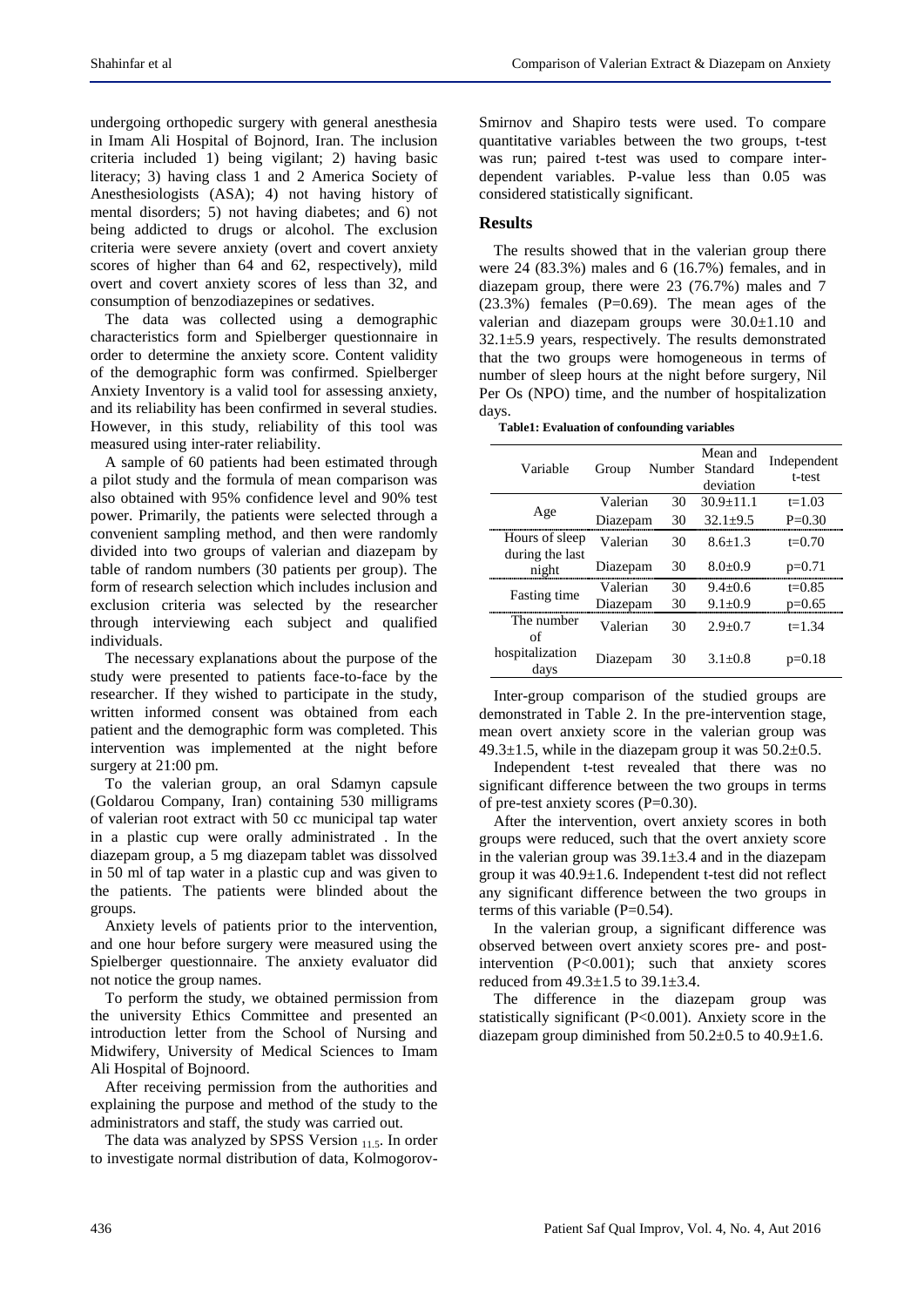| Table2: Intra-group and inter-group comparison of anxiety |  |  |  |
|-----------------------------------------------------------|--|--|--|
| scores in the two groups                                  |  |  |  |

|                   | Group |                                 |           |                |                                    |  |
|-------------------|-------|---------------------------------|-----------|----------------|------------------------------------|--|
| Overt)            |       | Valerian                        |           | Diazenam       |                                    |  |
| anxiety           |       | Mean $\&$                       |           | Mean $\&$      | $\mathbb{Z}$ Independent<br>t-test |  |
| score             |       | Number standard Number standard |           |                |                                    |  |
|                   |       | deviation                       |           | deviation      |                                    |  |
| <b>Before the</b> | 30    | $49.3 + 5.1$                    | 30        | $50.2 + 5.0$   | $t=1.03$                           |  |
| intervention      |       |                                 |           |                | $P=0.30$                           |  |
| After the         | 30    | $39.3 + 4.1$                    | 30        | $40.9 \pm 6.1$ | $t=0.62$                           |  |
| intervention      |       |                                 |           |                | $P=0.54$                           |  |
| Difference        |       | $10.0 + 1.0$                    |           | $9.3 + 1.1$    | P-0.60                             |  |
| Paired t-test     |       | $t=12.35$                       |           | $t=12.87$      |                                    |  |
|                   |       | P < 0.001                       | P < 0.001 |                |                                    |  |

Table 3 illustrates the results of overt anxiety scores in the valerian group at pre-test as 51.3±4.6 and after intervention as 38.9±1.5. Paired t-test showed a significant difference between pre- and postintervention overt anxiety scores (P<0.001). In diazepam group, the mean overt anxiety score obtained before the intervention was  $49.8\pm8.5$ , while after the intervention it was  $39.1 \pm 5.5$  1. Paired t-test results did not reflect any significant differences between pre- and post-intervention overt anxiety scores in the diazepam group (P<0.001).

The test results illustrated that there was no significant difference between the valerian and diazepam groups in terms of overt anxiety scores preand post-intervention  $(P=0.24$  and  $P=0.40$ , respectively; Table 3).

**Table3: Intra-group and inter-group comparison of state anxiety scores in the two groups**

| Covert                     |             | Valerian                                 | Diazepam    |                                   |                         |
|----------------------------|-------------|------------------------------------------|-------------|-----------------------------------|-------------------------|
| anxiety<br>score           | Number      | Mean $&$<br>standard Number<br>deviation |             | Mean $&$<br>standard<br>deviation | Independent<br>t-test   |
| Before the<br>intervention | 30          | $51.3 + 6.4$                             | 30          | $49.8 \pm 5.8$                    | $t = 1.1$<br>$P = 0.24$ |
| After the<br>intervention  | 30          | $38.9 \pm 5.1$                           | 30          | $39.1 \pm 5.5$                    | $t=1.01$<br>$P=0.40$    |
| Difference                 |             | $12.4 \pm 1.3$                           |             | $10.7 \pm 0.3$                    | $P=0.22$                |
| Paired t-test              | $t = 26.65$ |                                          | $t = 23.18$ |                                   |                         |
|                            | P<0.001     |                                          | P< 0.001    |                                   |                         |

#### **Discussion**

Based on the current results, overt and covert anxiety scores were significantly different in each group in the next phase of the intervention and before the intervention, but the difference between the two groups was not significant before and after the intervention.

Anxiety is an unpleasant feeling of emotional pressure and stress that presents with physiological, behavioral, emotional, and cognitive symptoms. Anxiety is induced in patients due to the fear of illness, hospitalization, anesthesia, or surgery. Today, anxiety is considered harmful for patients as it can adversely affect the treatment process, and a large number of studies have been conducted in this regard. One of the influential factors on anxiety is age. Garbee

developmental differences are effective in how adults cope with stressful situations, adults are anxious because of costs and length of hospitalization; however, the level of anxiety and the number of hospitalization days were not significantly correlated (48).

Diazepam is widely known and used as a premedication to reduce anxiety. This medication is available in oral and injectable forms. Given that all benzodiazepines are hypnotic, sedative, anti-anxiety, and anti-seizure, these effects are applied with the centered effects on different brain receptors, and their anti-anxiety effects are applied by acting on GABA A receptors in the brain; the occupation rate of the receptors with medicine demonstrated its effectiveness, such that less than 20% receptor occupancy is effective for anxiety. The occupation rate of 30-50% has sedative effects and occupation of more than 60% decreases level of consciousness (49).

Numerous studies have been conducted on animals in order to study the effects of diazepam on anxiety and its anti-anxiety effects have been identified. Herron demonstrated anti-anxiety effect of diazepam via affecting on GABA in an animal model (50). Wallace compared the effect of gabapentin-morphine and diazepam on anxiety and concluded that diazepam is more effective for anxiety (51).

Berbel studied the effect of music and diazepam on reducing anxiety before surgery and showed that preoperative anxiety scores decreased in both groups (52). In addition, Pippingskold also compared the effects of diazepam and midazolam on lowering anxiety before surgery and showed that diazepam and midazolam were both effective in reducing preoperative anxiety and overt anxiety scores (53), results of other studies on this issue were in line with the present ones.

Numerous activities on the treatment of anxiety showed that since formulations of some medicinal plants are still unknown, then they reduce anxiety.

Given that the use of medicinal plants is on a growing trend, and among them valerian is a plant that has been used in traditional medicine. In this study, valerian reduced anxiety scores, suggesting that cinnamon is due to one or more different biological composition (54).

Various studies of different interventions. So that it has been used in some aromatherapy interventions and, in some studies, including the study of our oral therapy; and also the doses used in the study and treatment are different.

Yang report that valerian can bind to GABA receptors and central nervous system depression to apply (54) Graham in silica gel thin layer chromatography valerian extract there are more than 450 influential faction in the performance of GABA to GABA-a and GABA-C receptors were identified (55).

In a study it was found, smelling herb valerian in improving sleep-related disorders (50) in the same study Rezai and colleagues in a study of anxiolytic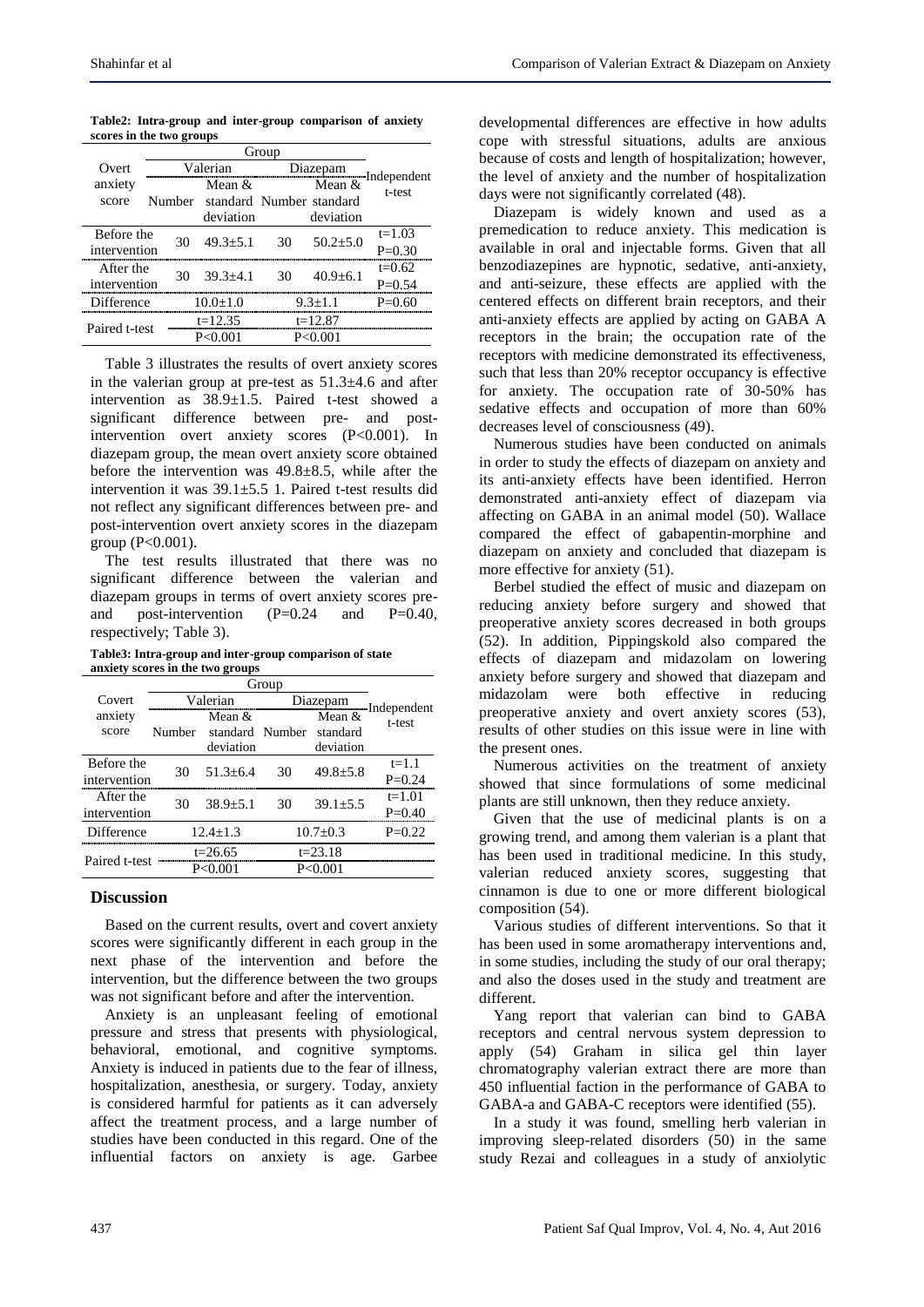effects of diazepam in mice showed Valeriana officinalis and anxiolytic effects of valerian extract more diazepam is said to be a derivative of Valeriana officinalis valerian as of GABA on the GABA receptor can bind and mimic GABA activity (50).

In the mentioned studies, inhibitory effects of valerian plant on the central nervous system and its anti-anxiety effects were documented (48, 55).

In a study conducted by Kaffashi comparing the effects of valerian root and diazepam on the central nervous system of cats, reported that oral pre-anesthetic valerian had lower attenuating effects in comparison with diazepam, which contradicts the results of the study were recorded, the reason for this inconsistency might be differences in dosage and duration of intervention (53).

In all the conducted studies, no side effects were mentioned for Valeriana officinalis; the plant has gained popularity as a sedative due to the high stress of

# **References**

- 1- Dugas B, Knor E. Nursing foundation. 1st ed. Canada:Prentice Hall Press, 1999. Translated by: Atashzadeh SH, Ebrahimi A. Tehran:Golban Medical Publication. 2003; Vol 1:130-70.
- 2- Foggitt PS. Anxiety in cataract surgery: pilot study. J Cataract Refract Surg. 2001 Oct; 27(10): 1651-5.
- 3- Miller RD, Daniel I, editors. Anesthesia, 5th Ed. Philadelphia; Churchill living stone; 1367- 90.
- 4- Uddin I, Kurkuman AR, Jamil T, Iftikhar R. Preoperative anxiety in patients admitted for elective surgery in king Saud Hospital, Unaizah, Al-Qassim Kingdom of Saudi Arabia. Pak J Med Sci. 2002 Oct - Dec; 18(4): 306-10.
- 5- Padmanabhan R, Hildreth AJ, Laws D. A prospective, randomised, controlled study examining binaural beat audio and pre-operative anxiety in patients undergoing general anaesthesia for day case surgery. Anaesthesia. 2005 Sep; 60(9): 874-7.
- 6- Phipps WJ, Monahan FD, Sands J, Marek JF, Neighbors M. Medical-surgical nursing: Health and illness perspectives. 7th ed. St. Louis: Mosby; 2003.
- 7- Taylor C, Lillis C, LeMone P, Lynn P. Fundamentals of nursing: The art and science of nursing care. 6th ed. Philadelphia: Lippincott Williams & Wilkins; 2008.
- 8- Padmanabhan R, Hildreth AJ, Laws D. A prospective, randomised, controlled study examining binaural beat audio and pre-operative anxiety in patients undergoing general anaesthesia for day case surgery. Anaesthesia. 2005 Sep; 60(9): 874-7.
- 9- Kaplan HI, Sadock BJ. Synapsis of psichiatery. New York: Williams & Wilkins; 1998. 581-5.
- 10- Mora S, Millán R, Lungenstrass H, et al. The hydroalcoholic extract of salvia elegans induces anxiolytic- and antidepressant- like effects in rats. J Ethnopharmacol 2006 Jun; 106(1):76-81.
- 11- kalkhoran MA, karimollahi M. Religiousness' and preoperative anxiety. acorrelational study. Ann Gen psychiatry.2007; .JAN 29; 6-1.

modern life. The limitation of this study was lack of cooperation of nurses.

## **Conclusion**

It should be noted that reduced anxiety before surgery can be very helpful. Since the synthetic drugs have various adverse side effects, interest in herbal medicine has increased. Given that the anxiety score decreased significantly in the valerian group, it seems that after enough studies on valerian, it can be used as a good alternative for anti-anxiety drugs such as diazepam.

Therefore, further studies should be performed on this issue.

# **Acknowledgement**

We would like to thank Sections 3 and 4 Imam Ali Hospital and all those who helped us with completing this study.

- 12- Barker R, Kober A, Hoerauf K, Latzke D, Adel S, Kain ZN, Wang SM. Out-of-hospital auricular acupressure in elder patients with hip fracture: a randomized double-blinded trial. Acad Emerg Med. 2006 Jan; 13(1): 19-23.
- 13- Phipps WJ, Monahan FD, Sands J, Marek JF, Neighbors M. Medical-surgical nursing: Health and illness perspectives. 7th ed. St. Louis: Mosby; 2003.
- 14- Agarwal A, Ranjan R, Dhiraaj S, Lakra A, Kumar M, Singh U. Acupressure for prevention of preoperative anxiety: a prospective, randomised, placebo controlled study. Anaesthesia. 2005 Oct; 60(10): 978-81.
- 15- Hong JY, Oh JI. Effects of preoperative anxiety on gastric fluid acidity and volume. J Korean Med Sci. 2005 Apr; 20(2): 232-5.
- 16- Caumo W, Ferreira MBC. Perioperative anxiety: psychobiology and effects in postoperative recovery. Pain Clinic. 2003; 15(2): 87-101.
- 17- Abdul-latif MS, Putland AJ, Meadows DP, Remington SA. Oral midazolam premedication for day case breast surgery, a randomized prospective double-blind placebo-controlled study.Anesthesia 2001; 56:9904.
- 18- Heffline M. Exploring nursing intervention for acute pain in the post Anesthesia care unit. Journal of post Anesthesia Nursing.1990; 321-328.
- 19- Tseng YH. [Aromatherapy in nursing practice][Article in Chinese] Hu Li Za Zhi. 2005;52(4):11-5.
- 20- Ayral x , Gicguere c ,Duhalde A , Boucheny D , dougados M: Effects of video information on preoperative anxiety level and tolerability of joint lavage in knee osteoarthritis . Aythritis Rheum. 2002 Aug ; 47(4) 3802.
- 21- Bramfield RE,keec, Cjohnsonj Y: Preoperative patient teaching in ambulatory surgery settings. AM operant Room Nurses 1996;64(6):941-52.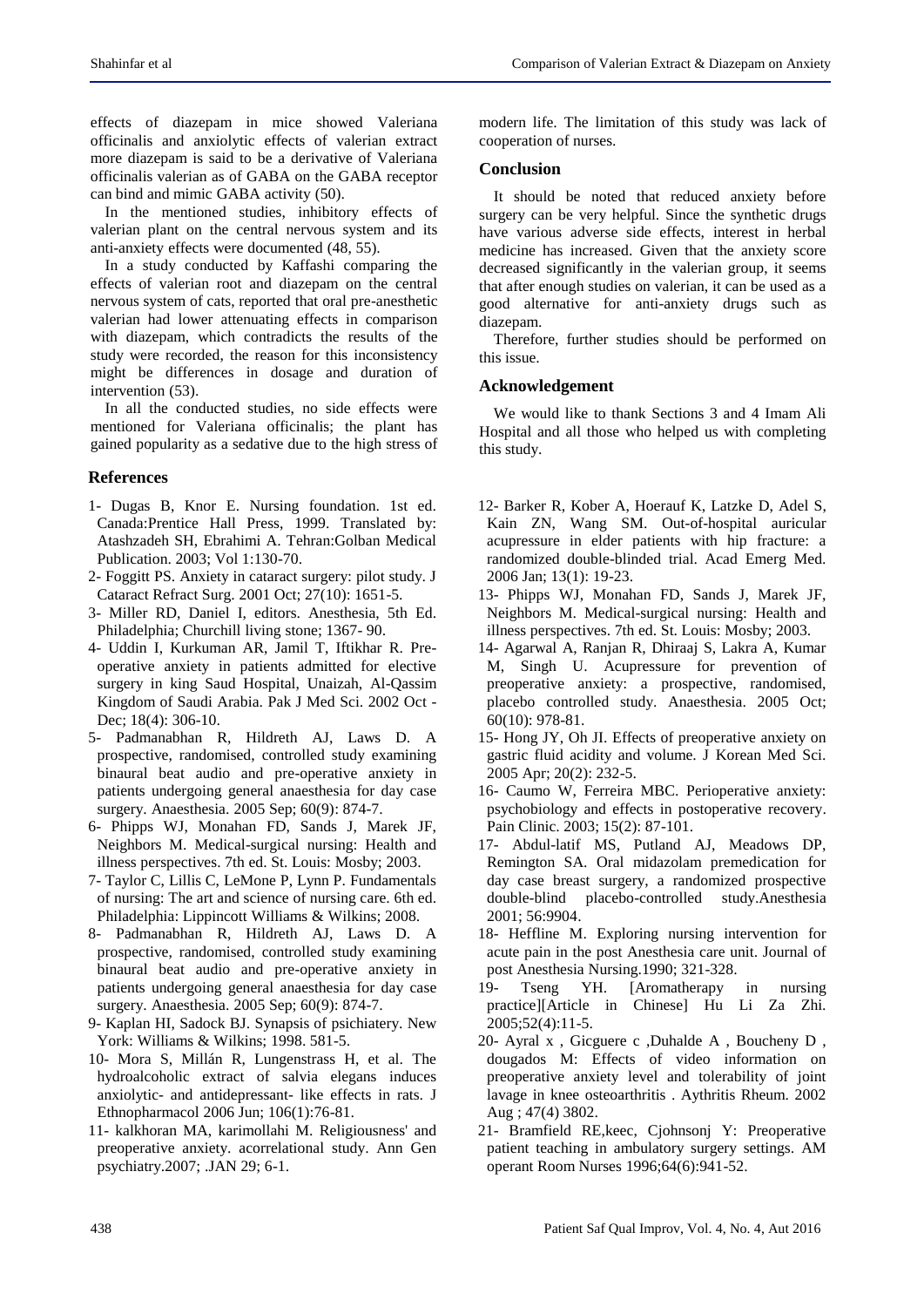- 22- linden I , Engberg IB.Patients' opinions of information given and post-perative problems experienced in surgery.Ambulatory Surg 1996;4:85- 91.
- 23- Wang SM, Kulkornil,Dolev J,kain ZN: Music and Preoperative anxiety:A randomized controlled study. Anesth Analy .2002 jun ;94(6):1489-94.
- 24- Mitchell Mj: Patients perception of Preoperative preparation for day sugery.j adv. Nurs 1997;26(2):356-63.
- 25- Richardson MG, Wu CL, Hussain A. Midazolam premedication increases but dose not prolong discharge times after brief outpatient general anesthesia for laparoscopic tubal sterilization. 1997; 85: 301-5h.
- 26- Abdul-latif MS, Putland AJ, Meadows DP, Remington SA. Oral midazolam premedication for day case breast surgery, a randomized prospective double-blind placebo-controlled study. Anesthesia 2001; 56:9904.
- 27- Weitz G, Homann N, von Jagow DC, et al. Premedication with orally administered lorazepam in adults undergoing ERCP: a randomized double-blind study.Gastrointest Endosc. 2007; 66(3):450-456.
- 28- Berbel P, Moix J, Quintana S. [ Music versus diazepam to reduce preoperative anxiety: a randomized controlled clinical trial]. Rev Esp Anestesiol Reanim. 2007 Jun-Jul; 54(6): 355-8.
- 29- Mozaffari V. Dictionary of Medicinal Plants, Farhange Moaser Publication. 1996, vol. 2, pp: 53- 92.
- 30- Padmanabhan R, Hildreth AJ, Laws D. A prospective, randomised, controlled study examining binaural beat audio and pre-operative anxiety in patients undergoing general anaesthesia for day case surgery. Anaesthesia. 2005 Sep; 60(9): 874-7.
- 31- Phipps WJ, Monahan FD, Sands J, Marek JF, Neighbors M. Medical-surgical nursing: Health and illness perspectives. 7th ed. St. Louis: Mosby; 2003.
- 32- DerMarderosian A, Beutler JA. The review of natural products: the most complete source of natural product information. 1st ed. Philadelphia: Facts and Comparisons; 2001. p. 609.
- 33- Mora S, Millán R, Lungenstrass H, et al. The hydroalcoholic extract of salvia elegans induces anxiolytic- and antidepressant- like effects in rats. J Ethnopharmacol 2006 Jun; 106(1):76-81.
- 34- Hong JY, Oh JI. Effects of preoperative anxiety on gastric fluid acidity and volume. J Korean Med Sci. 2005 Apr; 20(2): 232-5.
- 35- Mills S, Bone K. The essential guide to herbal safety. 1st ed. Philadelphia: Elsevier Health Sciences; 2005. p. 616.
- 36- Caumo W, Ferreira MBC. Perioperative anxiety: psychobiology and effects in postoperative recovery. Pain Clinic. 2003; 15(2): 87-101.
- 37- Karimi GH, Hossainzadeh H, Bakhtyari H. [Study of anticonvulsant activity of valeriana Officinalis roots and rhizomes hydroalcoholic extract in mice and

relation to nitric oxide] Journal of Medicinal Plants. 2003; 2(7):43-48. [In Persian].

- 38- Fields AM, Richards TA, Felton JA, Felton SK, Bayer EZ, Ibrahim IN, et al. Analysis of responses to valerian root extract in the feline pulmonary vascular bed. J Altern Complement Med. 2003 Dec;9(6):909 18.
- 39- McKenna DJ, Janes K and Hughes K. Botanical Medicine: The Desk Reference for Major Herbal Supplements. 2nd ed. 2002, pp: 1007- 31.
- 40- Tseng YH. [Aromatherapy in nursing practice][Article in Chinese] Hu Li Za Zhi. 2005;52(4):11-5.
- 41- Amann R, Peskar B. Molecular pharmacology, Saunders, Philadelphia 2002; pp: 121 - 4.
- 42- Ayral x , Gicguere c ,Duhalde A , Boucheny D , dougados M: Effects of video information on preoperative anxiety level and tolerability of joint lavage in knee osteoarthritis . Aythritis Rheum. 2002 Aug ; 47(4) 3802.
- 43- Barnes J, Anderson LA, Phillipson JD, Newall CA. Herbal medicines: a guide for healthcare professionals. 2nd ed. London: Pharmaceutical Press; 2002. p. 468.
- 44- de Smet P. Adverse effects of herbal drugs. 1st ed. Tafaghodi M, Amiri R, Hossein zadeh H, translator. Mashhad: Mashhad University of Medical Sciences; 2006. p. 220.
- 45- Hadley S, Petry JJ. Valerian. Am Fam Physician. 2003;67(8):1755-8.
- 46- de Smet P. Adverse effects of herbal drugs. 2nd ed. Vol. 3. Valeriana. Michigan: Springer-Verlag; c1997. p. 210.
- 47- Rezaei A, Pashazadeh M, Ahmadizadeh CH, Jafari B, Jalilzadeh Hedayati M. study of sedative and anxolytic effect of herbal extract of nardostachys jatamansi in comparison with diazepam in parts. Journal of Medicinal Plants; December 2010; 9(36);169-174.
- 48- dshty Abadi-evaluate Surveying the effects of cinnamon on chronic pain in rats using formalin test, Yazd University of Medical Sciences, the second number, 1388.
- 49- Garbee DD, Gentry JA. Coping with the stress of surgery- patient strategies . AORNJ 2001;73 (5) 946,949-55.
- 50- Gerald J, Peters A. Non barbiturate intravenous anesthetics in: Ronald D. Miller Anesthesia.2004; 239-41.
- 51- Herron ME, Shofer FS, Reisner IR. Retrospective evaluation of the effects of diazepam in dogs with
- anxiety-related behavior problems. J Am Vet Med Assoc. 2008 Nov; 233(9): 1420-4.
- 52- Wallace VC, Segerdahl AR, Blackbeard J, Pheby T, Rice AS. Anxiety-like behaviour is attenuated by gabapentin, morphine and diazepam in a rodent model of HIV anti-retroviralassociated neuropathic pain. Neurosci Lett. 2008 Dec; 448(1): 153-6.